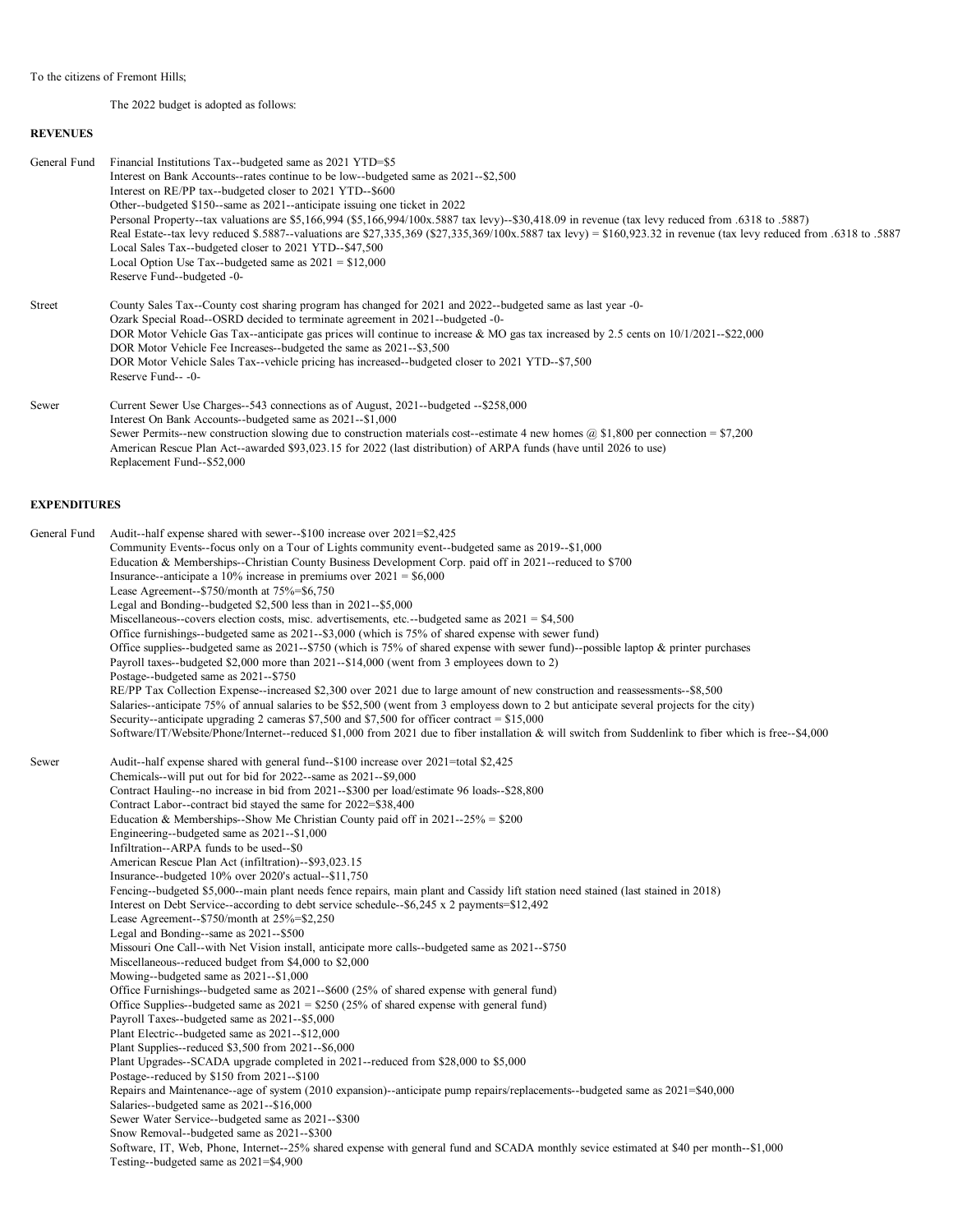Trustee Fees--\$548.63 x 2/UMB=\$1,097.26 and \$3,340/DNR = \$4,438 (DNR fees decreased) Principal Paid On Revenue Bond--loan payment increased from \$77,000 to \$78,000 Revenue Bond Replacement Funds Transfer--(\$2,050 x 12 months) \$24,600

Street Beautification--Cassidy entrance landscaping--\$26,000 Engineering/Consulting Fees--reduced \$3,000 from 2021--\$2,000 Fence--do not anticipate extending Cassidy fence at this time--budgeted -0- Irrigation--budgeted sames as 2021--\$2,000 Landscape Maintenance--budgeted same as 2021--\$13,000 Miscellaneous--budgeted same as 2021 YTD--\$0 Mowing--budgeted same as 2021--\$15,000 Park--reduced from \$10,000 to \$0 Ponds--Estate Management treatment \$3,000 / well electricity \$1,000 = \$4,000 Signs--welcome to city signs--\$3,000 Snow Removal--budgeted same as 2021--\$11,000 Stormwater Improvement--Winged Foot/Rolling Hills inlet box not completed in 2021--\$39,000 Street Improvements--budgeted same as 2021--\$1,000

Street Lights--may consider solar lights for 3 areas--budgeted same as 2021--\$22,800

Street Maintenance--budgeted \$5,000 for minor repairs and street sweeping/cleaning of \$4,500 (same as 2021)=\$9,500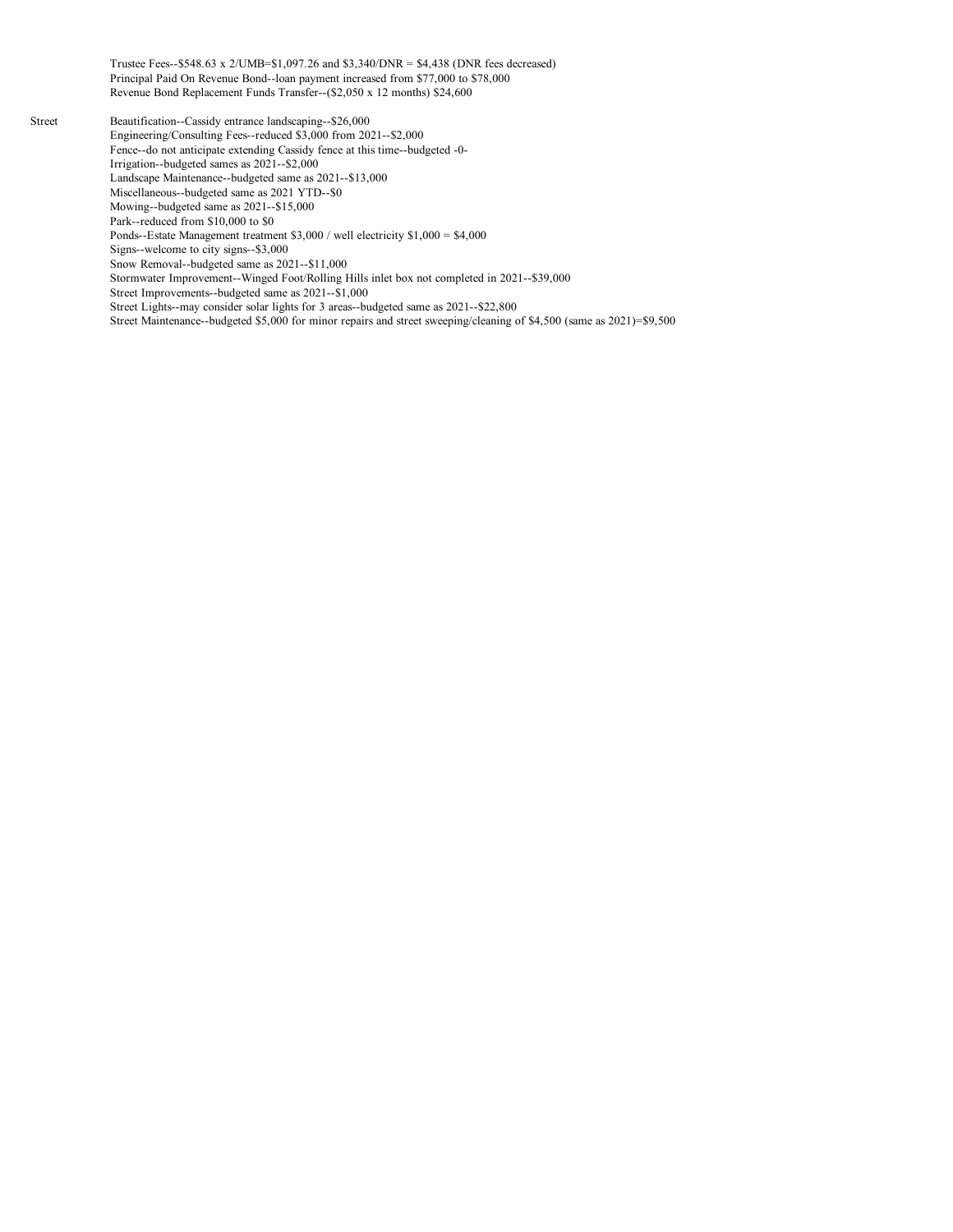$\Gamma$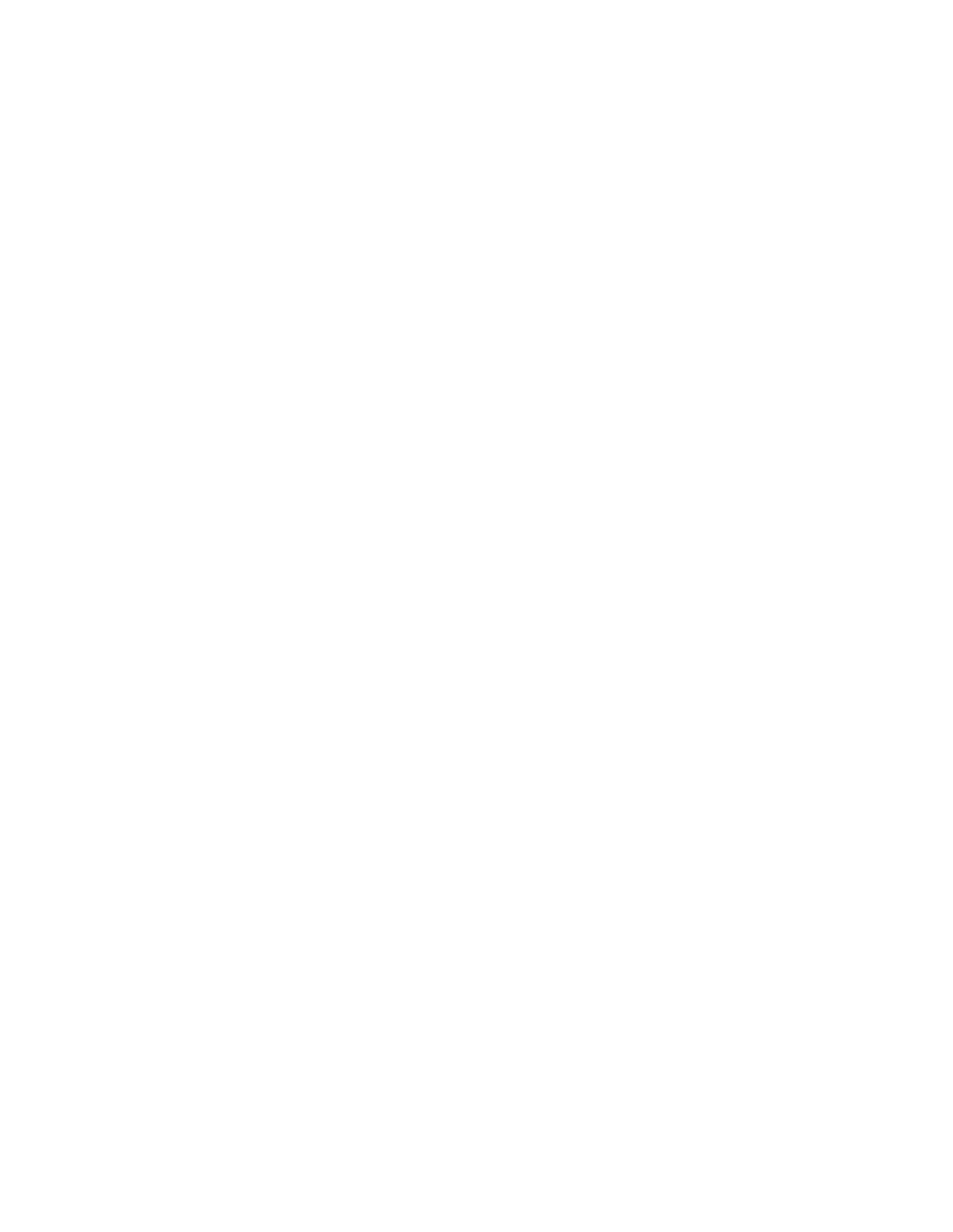# City of Fremont Hills, Missouri Budget Summary For the Year Ending Dec. 31, 2022

|                                 | Beginning                                                                      |            |               | Transfers |      | Ending           |
|---------------------------------|--------------------------------------------------------------------------------|------------|---------------|-----------|------|------------------|
|                                 | Balance 12/20/2021                                                             | Receipts   | Disbursements | To        | From | Balance          |
| General Fund<br>And Street Fund | 932,496.79                                                                     | 287,096.41 | 273,175.00    |           |      | \$<br>946,418.20 |
| G O Debt Service Fund           |                                                                                |            |               |           |      |                  |
| Sewer Fund                      | 771,917.52 *                                                                   | 411,223.15 | 407,078.15    |           |      | \$<br>776,062.52 |
| <b>Total Current Assets</b>     | \$1,704,414.31                                                                 |            |               |           |      | \$1,722,480.72   |
|                                 | *Note: Balance includes \$419,758.95 in funds from the bond required accounts. |            |               |           |      |                  |

Maintain 3 months reserve funds for both general/street fund and sewer fund.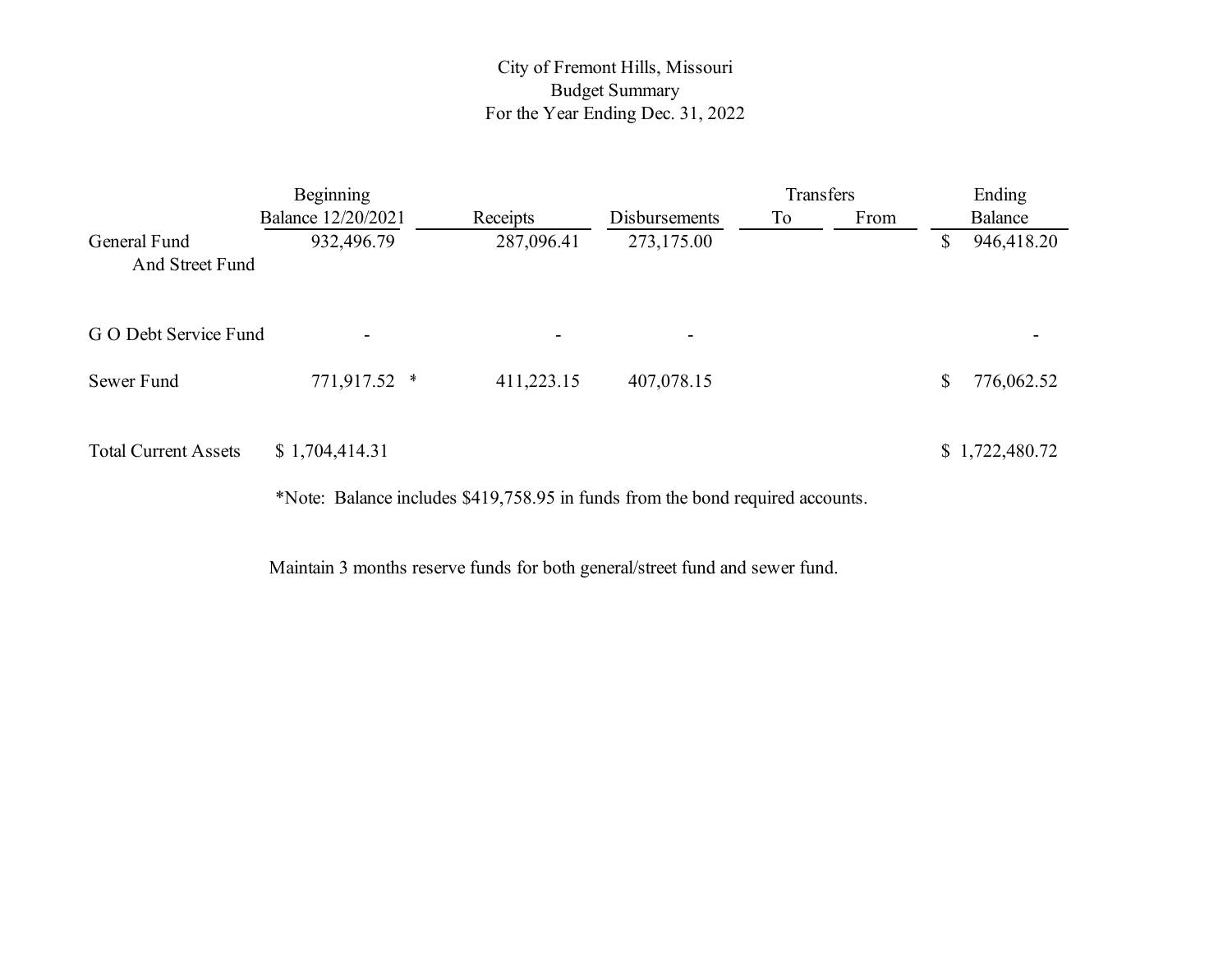### City of Fremont Hills, Missouri Schedule of Estimated Revenue For the Year Ending Dec. 31, 2022

| <b>ADMINISTRATIVE</b>                                | Actual<br>2019 | Actual<br>2020 | Actual Budget as of<br>12/20/21 | Proposed<br><b>Budget</b><br>2022 | Amendment |
|------------------------------------------------------|----------------|----------------|---------------------------------|-----------------------------------|-----------|
| Local Use Tax                                        | 12,866.12      | 11,731.70      | 13,470.34                       | 12,000.00                         |           |
| <b>Local Sales Tax</b>                               | 45,895.71      | 49,635.29      | 59,159.63                       | 47,500.00                         |           |
| <b>Real Estate Tax</b>                               | 133,899.11     | 154,657.34     | 156,400.58                      | 160,923.32                        |           |
| Personal Property Tax                                | 28,553.24      | 29,473.00      | 32,166.15                       | 30,418.09                         |           |
| Interest On RE/PP Tax Receipts                       | 352.90         | 466.13         | 635.98                          | 600.00                            |           |
| <b>Interest on Bank Accounts</b>                     | 21,387.09      | 13,219.94      | 1,669.16                        | 2,500.00                          |           |
| <b>Financial Institutions Tax</b>                    | 4.71           | 0.00           | 5.11                            | 5.00                              |           |
| Reserve Fund                                         |                | 0.00           | 0.00                            | 0.00                              |           |
| Other                                                | 700.00         | 750.00         | 150.00                          | 150.00                            |           |
| Total Administrative                                 | 243,658.88     | 259,933.40     | 263,656.95                      | 254,096.41                        |           |
| STREET FUND (must be used for road related expenses) |                |                |                                 |                                   |           |
| DOR Motor Vehicle Fee*                               | 3,786.15       | 3,387.22       | 3,785.37                        | 3,500.00                          |           |
| DOR MV Sales Tax*                                    | 7,486.27       | 7,076.36       | 8,347.59                        | 7,500.00                          |           |
| DOR Gas Tax*                                         | 22,368.58      | 19,084.36      | 20,197.09                       | 22,000.00                         |           |
| County Sales Tax*                                    | 80,955.00      | 37,931.25      | 8.62                            | 0.00                              |           |
| Other                                                | 0.00           | 0.00           |                                 |                                   |           |
| <b>Reserve Funds</b>                                 | 0.00           | 0.00           | 130,000.00                      | 0.00                              |           |
| Ozark Special Road District*                         | 52,797.61      | 61,252.84      | $-400.50$                       | 0.00                              |           |
| <b>Total Street Fund</b>                             | 167,393.61     | 128,732.03     | 161,938.17                      | 33,000.00                         |           |
| <b>DEBT SERVICE(GO Street &amp; Sewer Bonds)</b>     |                |                |                                 |                                   |           |
| <b>Real Estate Taxes</b>                             | 0.00           | 0.00           | 0.00                            | 0.00                              |           |
| <b>Personal Property Taxes</b>                       | 0.00           | 0.00           | 0.00                            | 0.00                              |           |
| Interest On Tax Receipts                             | 0.00           | 0.00           | 0.00                            | 0.00                              |           |
| <b>Interest On Bank Accounts</b>                     | 0.00           | 0.00           | 0.00                            | 0.00                              |           |
| Total Debt Service Fund                              | 0.00           | 0.00           | 0.00                            | 0.00                              |           |

## **TOTAL ADMINISTRATIVE, STREET AND DEBT SERVICE FUNDS \$ 287,096.41**

| <b>SEWER FUND</b>           |              |            |                     | Proposed   |
|-----------------------------|--------------|------------|---------------------|------------|
|                             | Actual       | Actual     | Actual Budget as of | Budget     |
|                             | 2019         | 2020       | 12/20/21            | 2022       |
| <b>Sewer Revenues</b>       | 259, 124. 14 | 240,872.43 | 239,664.29          | 258,000.00 |
| <b>Sewer Permits</b>        | 23,400.00    | 16,200.00  | 12,200.00           | 7,200.00   |
| Miscellaneous               |              |            |                     |            |
| MoDOT/Sewer Line Relocation |              |            | 1,990.00            |            |
| Interest                    | 14.323.96    | 6,379.86   | 1,316.67            | 1,000.00   |
| Sewer Revenue Bond          |              |            |                     |            |
| Replacement Fund            |              | 0.00       | 0.00                | 52,000.00  |
| <b>SCEAP Grant</b>          |              |            | 27,252.00           |            |
| America Rescue Plan Act     |              |            | 93,023.15           | 93,023.15  |
| Total                       | 296,848.10   | 263,452.29 | 375,446.11          | 411.223.15 |
|                             |              |            |                     |            |

### **TOTAL SEWER FUND \$ 411,223.15**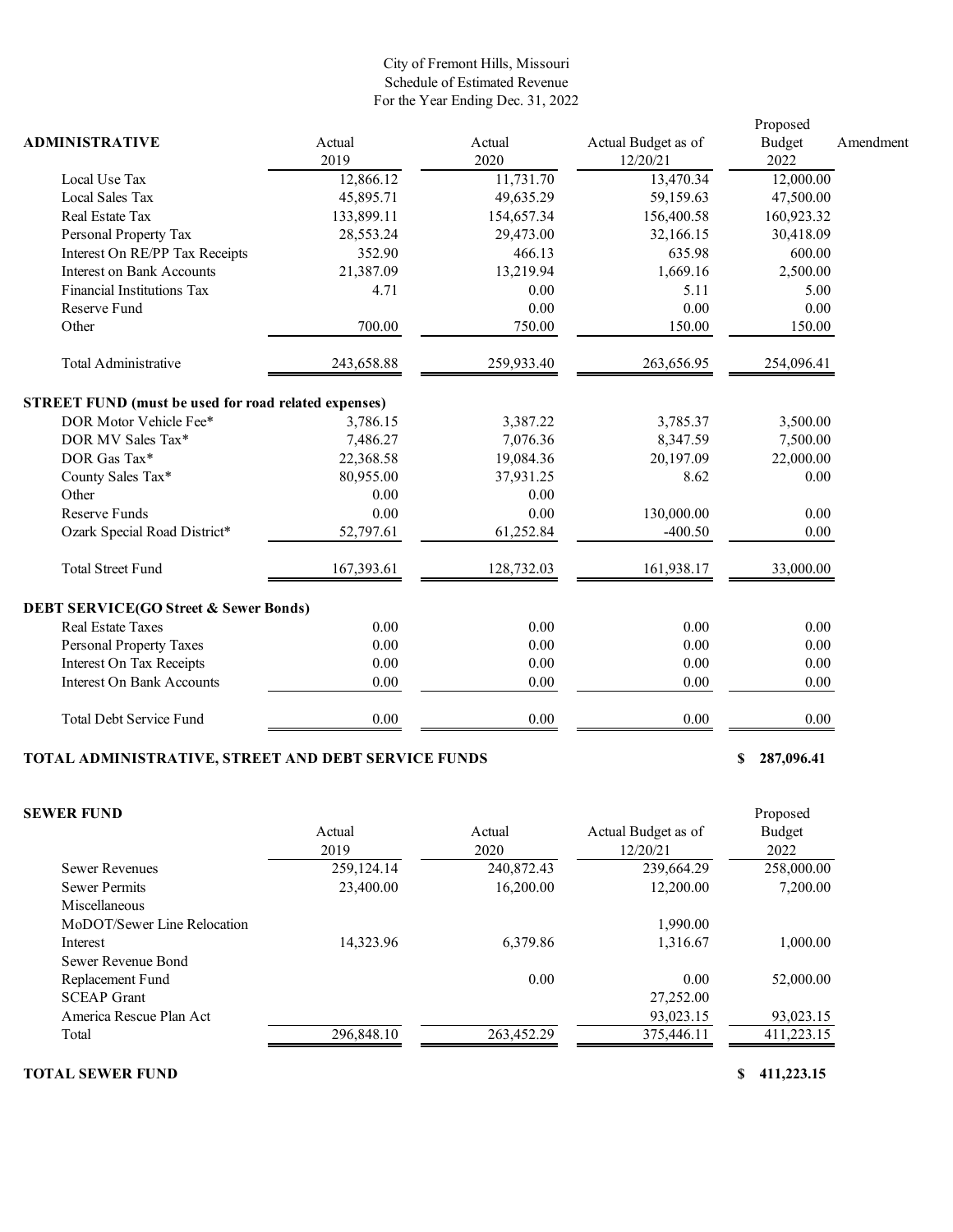#### City of Fremont Hills Schedule of Estimated Expenses For the Year Ending December 31, 2022

|                                 | Actual<br>2019 | Actual<br>2020 | Actual Budget as of<br>12/20/21 | Proposed Budget<br>2022 | Amendment |
|---------------------------------|----------------|----------------|---------------------------------|-------------------------|-----------|
| <b>ADMINISTRATIVE</b>           |                |                |                                 |                         |           |
| Audit                           | 2,125.00       | 2,225.00       | 2,325.00                        | 2,425.00                |           |
| <b>Beautification Committee</b> |                |                | 198.54                          |                         |           |
| <b>Community Events</b>         | 1,608.79       | 271.96         | 99.98                           | 1,000.00                |           |
| Education & Memberships         | 1,831.97       | 1,571.99       | 1,583.20                        | 700.00                  |           |
| Engineering & Consulting        |                |                |                                 |                         |           |
| Security                        | 9,006.25       | 8,103.85       | 1,375.00                        | 15,000.00               |           |
| Lease Agrmt. Office Space       | 2,700.00       | 2,700.00       | 675.00                          | 6,750.00                |           |
| Legal and Bonding               | 10,526.77      | 3,811.50       | 497.62                          | 5,000.00                |           |
| Mileage                         |                |                |                                 |                         |           |
| Miscellaneous Expense           | 3,745.22       | 4,049.98       | 3,264.08                        | 4,500.00                |           |
| Insurance                       | 3,847.00       | 4,062.50       | 4,513.75                        | 6,000.00                |           |
| <b>Salaries</b>                 | 33,843.98      | 42,188.61      | 51,062.91                       | 52,500.00               |           |
| Software/IT/Website/Phone       | 2,421.55       | 3,587.30       | 3,809.69                        | 4,000.00                |           |
| Office Furnishings              | 335.25         | 164.99         | 713.98                          | 3,000.00                |           |
| Office Supplies                 | 407.07         | 695.42         | 663.61                          | 750.00                  |           |
| Payroll Taxes                   | 9,444.34       | 13,354.87      | 16,364.02                       | 14,000.00               |           |
| Phone                           | 1,020.73       | 0.00           |                                 |                         |           |
| Postage                         | 82.04          | 327.24         | 42.50                           | 750.00                  |           |
| <b>Bank Service Charges</b>     |                |                |                                 |                         |           |
| City Hall                       |                |                |                                 |                         |           |
| Tax Collection Expense          | 6,498.07       | 7,365.18       | 7,542.66                        | 8,500.00                |           |
|                                 |                |                |                                 |                         |           |
| Total                           | 89,444.03      | 94,480.39      | 94,731.54                       | 124,875.00              |           |
| <b>STREET DEPARTMENT</b>        |                |                |                                 |                         |           |
| Beautification                  | 7286.06        | 50617.35       | 103,012.89                      | 26,000                  |           |
| Curb Repair                     |                |                |                                 |                         |           |
| Education & Memberships         |                |                |                                 |                         |           |
| Engineering/Consulting Fees     | 1664.40        | 0.00           | 0.00                            | 2,000                   |           |
| Fence Maintenance               | 16785.50       | 4992.00        | 0.00                            | 0                       |           |
| Snow Removal                    | 6579.40        | 4025.00        | 9,144.00                        | 11,000                  |           |
| Improvements                    |                |                |                                 |                         |           |
| <b>Street Improvements</b>      | 2400.00        | 0.00           | 0.00                            | 1,000                   |           |
| Irrigation                      | 1564.83        | 1959.21        | 1,160.46                        | 2,000                   |           |
| <b>Street Lights</b>            | 18543.32       | 18397.60       | 18,621.13                       | 22,800                  |           |
| Legal & Bonding                 |                |                |                                 |                         |           |
| Miscellaneous                   | 1499.50        | 1012.38        | 0.00                            | $\boldsymbol{0}$        |           |
| Mowing                          | 17472.00       | 16886.10       | 22,100.00                       | 15,000                  |           |
| Landscape Maintenance           | 15132.48       | 10907.67       | 20,615.14                       | 13,000                  |           |
| Maintenance                     | 352.74         | 2122.09        | 15,959.95                       | 9,500                   |           |
| Park                            |                | 4940.00        | 7,780.00                        | $\boldsymbol{0}$        |           |
| Ponds                           |                |                | 2,003.30                        | 4,000                   |           |
| Stormwater Improvements         | 41362.85       | 161536.12      | 42,532.85                       | 39,000                  |           |
| PFC Lease & Loan Payments       |                |                |                                 |                         |           |
| Interest On Debt Service        |                |                |                                 |                         |           |
| Signs                           | 52807.01       | 2962.75        | 9,882.13                        | 3,000                   |           |
|                                 |                |                |                                 |                         |           |
| Total                           | 183450.09      | 280358.27      | 252,811.85                      | 148,300                 |           |
|                                 |                |                |                                 |                         |           |

#### GENERAL OBLIGATION DEBT SERVICE

| 0.00 |  |
|------|--|
| 0.00 |  |
| 0.00 |  |
|      |  |
| 0.00 |  |
|      |  |
|      |  |

## **TOTAL ADMINISTRATIVE, STREET & GO DEBT EXPENSES** 273,175.00